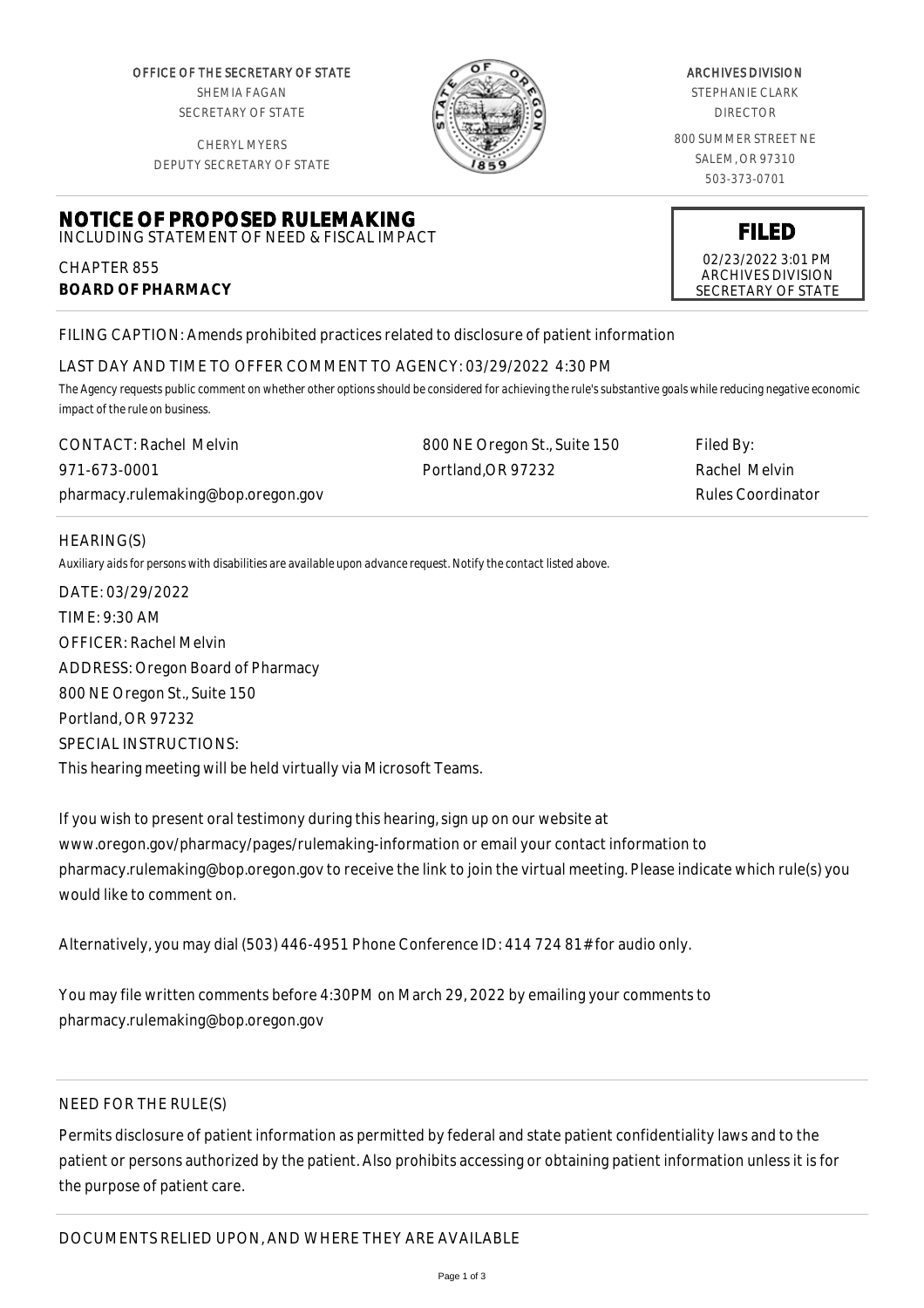## STATEMENT IDENTIFYING HOW ADOPTION OF RULE(S) WILL AFFECT RACIAL EQUITY IN THIS STATE

Researchers have found links between levels of medical mistrust, race/ethnicity, and people's perception of discrimination. By clarifying the rules concerning disclosure of patient information, all patients can be more confident that their information is being handled appropriately by Oregon Board of Pharmacy licensees and registrants.

#### FISCAL AND ECONOMIC IMPACT:

No fiscal or economic impact is anticipated.

## COST OF COMPLIANCE:

*(1) Identify any state agencies, units of local government, and members of the public likely to be economically affected by the rule(s). (2) Effect on Small Businesses: (a) Estimate the number and type of small businesses subject to the rule(s); (b) Describe the expected reporting, recordkeeping and administrative activities and cost required to comply with the rule(s); (c) Estimate the cost of professional services, equipment supplies, labor and increased administration required to comply with the rule(s).*

None anticipated. The rulemaking imposes no additional mandatory reporting, recordkeeping, or other administrative requirements on small businesses.

DESCRIBE HOW SMALL BUSINESSES WERE INVOLVED IN THE DEVELOPMENT OF THESE RULE(S):

Small businesses were not involved in the development of proposed amendments to these rules.

## WAS AN ADMINISTRATIVE RULE ADVISORY COMMITTEE CONSULTED? NO IF NOT, WHY NOT?

No, a RAC was not consulted. Board staff suggests amending the current rule for transparency and clarity for licensees.

## AMEND: 855-041-1055

RULE SUMMARY: Proposed amendments are to align Pharmacy Drug Outlet rules concerning disclosure of patient information with Remote Dispensing Site Pharmacy Drug Outlet rules in OAR 855-139-0602 adopted by the board in December 2021. Permits disclosure of patient information as permitted by federal and state patient confidentiality laws and to the patient or persons authorized by the patient. Also prohibits accessing or obtaining patient information unless it is for the purpose of patient care.

CHANGES TO RULE:

## 855-041-1055 Confidentiality Prohibited Practices: Disclosure of Patient Information ¶

(1) NoA Retail Drug Outlet or Institutional Drug Outlet:¶

(1) May not allow a licensee or registrant of the Bboard who obtains any patient information shallto disclose that information to a third party without the consent of the patient. $\text{H}$ 

(2) Section (1) of this rule does not apply to:¶

(a) An except as provided in (a)-(e) of this rule. A licensee may disclosure made te patient information:¶ (a) To the Bboard; \[

(b) Any disclosure made to a practitioner or to another pharmacist when the pTo a practitioner, Oregon licensed Pharmacist, Intern, Pharmacy Technician, or Certified Oregon Pharmacy Technician, if disclosure is authorized by an Oregon licensed Pharmacist who reasonably believes that disclosing such informationure is necessary to protect the patient's health or well-being; or $\P$ 

(c) To a third party when disclosure is otherwise authorized or required by law;or¶

(d) As permitted pursuant to federal and state patient confidentiality laws; or¶

(e) To the patient or to persons as authorized by the patient.¶